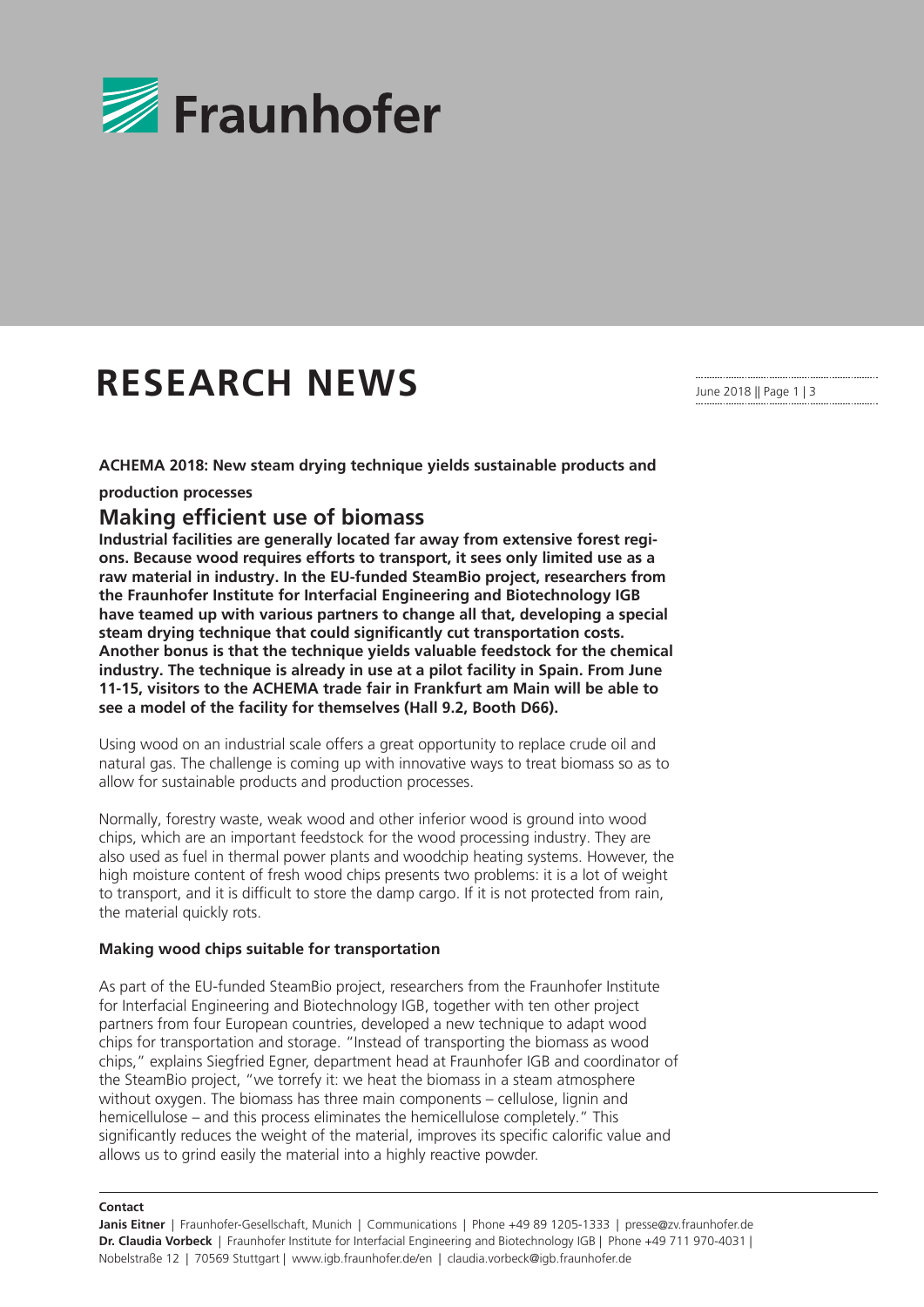

The torrefied biomass is water repellent and has significantly improved combustion properties, since it is composed purely of hydrogen and carbon. It can be transported in open bulk containers, since rain beads off the surface without penetrating the interior. What is more, the torrefied biomass is significantly lighter than the untreated material, which significantly reduces transportation costs.

**RESEARCH NEWS**  June 2018 || Page 2 | 3

## **Replacing coal with biomass**

The torrefied wood chips can easily be crushed between two fingers. They can either be compressed into pellets or ground into powder. Since it has a greater surface area, the biomass powder possesses greater reactivity in material uses than larger chunks. In energy applications, it can also be mixed with coal dust and fed into the firing system of coal-fired power plants. It is even possible to replace the coal entirely with biomass while keeping the same combustion system.

### **Producing chemicals sustainably**

The volatile substances produced in the torrefaction process are valuable. They can be processed to obtain chemicals that serve as feedstock for a wide range of industry products. Until now, these platform chemicals have been obtained from crude oil or natural gas; now, torrefaction offers a sustainable way to produce them. "In the case of many biomass materials, the platform chemicals generate so much profit that they finance the entire torrefaction process," says Dr. Antoine Dalibard, group manager at Fraunhofer IGB.

#### **Steam drying at over 200 degrees**

But what exactly happens during the heat treatment process? "Torrefaction in itself is not a new technique," explains Bruno Scherer, project engineer at Fraunhofer IGB. "In the SteamBio project, we use the steam drying technology that was developed at the IGB and that we adapted for this process to work at temperatures between 200 and 250 degrees Celsius." What is special about the technique is that the moisture contained in the biomass and the vaporous products of torrefaction are systematically retained in the process chamber and themselves become the process medium. "In other words, we work with superheated steam," says Scherer.

The high temperatures dry out the biomass and result in organic compounds with low boiling points becoming volatile. While cellulose and lignin remain in a solid state, the volatile substances pass into the gas phase. Researchers use special condensers to capture these gaseous substances and selectively cool them, thus recovering them as liquids.